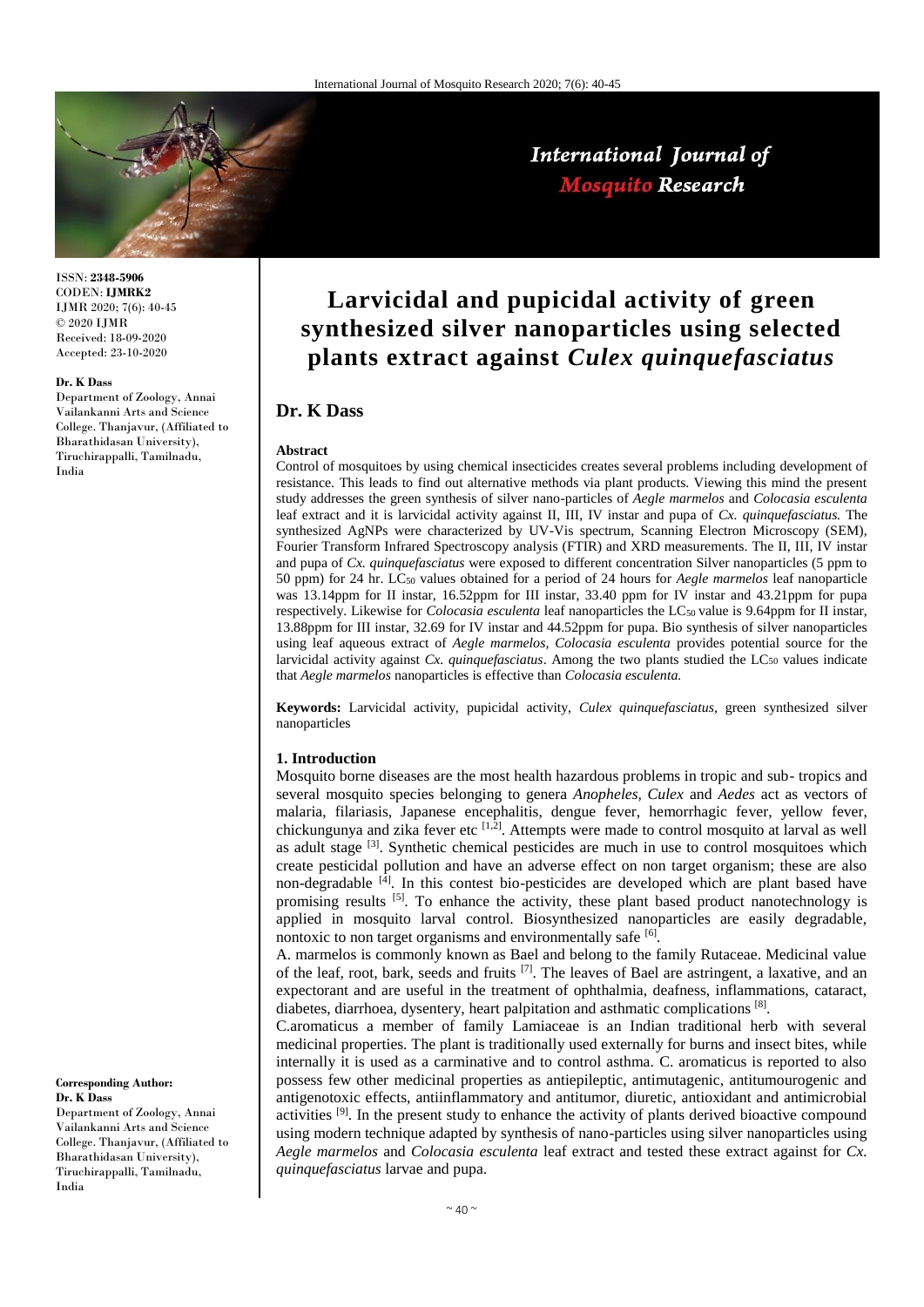## **2. Materials and Methods**

# **2.1 Collection of plant materials**

The plant leaves of *Aegle marmelos* (Rutaceae) and *Colocasia esculenta* (Asteraceae) were collected from Karambayam village  $(10.49^{\circ}N, 79.30^{\circ}E)$ , Thanjavur district Tamilnadu, India.

## **2.2 Preparation of plants extract**

Fresh leaves were collected and thoroughly washed with distilled water of these 25g leaves were taken and crushed with 100ml sterile distilled water. The extract was filtered through Whatman No.1 filter paper (Pore size 25µm). The filtrate was further filtered using a  $0.6 \mu$ m sized filters [10].

# **2.3 Synthesis of silver nanoparticles**

2.0 mM aqueous solution of silver nitrate  $(AgNO<sub>3</sub>)$  was prepared and used for the synthesis of silver nanoparticles. 10 ml of leaf extract was added to 90 ml of aqueous solution of 2mM silver nitrate for reduction into Ag+ ions and kept at room temperature for a period 5 hours. As a result, a brown solution is formed which indicates the formation of silver nanoparticles. The sample was centrifuged at 5000 rpm for 20 min and the resulting suspension was redispersed in 10 ml sterile distilled water. Centrifugation and redispersion process was repeated three times. The purified suspension was freeze dried to obtain dried powder. The dried nanoparticles were used to further analysis [11].

# **2.4 Characterization of silver nanoparticles**

1.0mg of NPs was dissolved in 1.0ml of distilled water and particles size distributions were measured at a light scattering angle of 90°. The intensity-weighted mean valued was recorded as the average of three measurements.

# **2.5 UV-Vis spectra analysis**

UV-Vis spectra analysis to preview the morphology and stability of nanoparticles. The reduction of pure Ag+ ions was monitored by measuring the UV- Vis spectrum of the reaction medium after 5 hours after diluting a small aliquot of the sample into distilled water. UV-Vis spectral was analysis done by using UV-Vis spectrometer UV-3024.

# **2.6 SEM analysis of silver nanoparticles**

Scanning Electron microscopic (SEM) analysis was also done using Vega 3 Tescan SEM machine. Thin film of the sample was made a on carbon coated copper grid by just dropping a small amount of the sample, extra solution was removed by using a blotting paper and the film formed on the SEM grid was allowed to dry by keeping under a mercury lamp for 5 min

# **2.7 Fourier transforms infrared spectroscopy (FTIR) analysis**

FTIR analysis was carried out at the central instrumentation facility of St. Joesph's College, Tiruchirappalli, Tamilnadu. Two milligram of silver nanoparticle were prepared mixing with 200 mg of spectroscopic grade KBr. FTIR spectra were recorded using a Nicolet 520P spectrometer with detector at 4000-400 cm-1 resolution and 20 scans per sample  $[12]$ .

# **2.8 XRD measurements**

Silver nanoparticles were determination by an Xpert pro Xray diffract meter (Rigaku Ultima III XRD) operated at a voltage of 40 kV and a current of 30 mA with Cu K  $\alpha$ radiation in a θ-2θ configuration. The crystallite domain size was calculated from the width of the XRD peaks, assuming that they are free from non uniform stains, using the Debye scherrer's formula.

D=0.94λ/β Cos θ

Where D is the average crystalline domain size perpendicular to the reflecting planes,  $\lambda$  is the X-ray wavelength,  $\beta$  is the full width at half maximum (FWHM), and  $\Theta$  is the diffraction angle.

## **2.9 Preparation of stock solution and test concentration**

50 mg of silver nano-particles was first dissolved in 10ml of distilled water. From the stock solution used for experiment and the make up the test concentration of 5ppm, 10ppm, 20ppm, 30ppm, 40ppm and 50ppm respectively.

# **2.10 Culture of test animal**

The egg rafts were collected from stagnant water body. The hatched larvae were cultured and maintained in the laboratory at  $27 \pm 2$ °C and 85% relative humidity. The larval forms were fed with dog biscuit and yeast power in the ratio  $3:1^{[13, 14]}$ .

# **2.11 Larvicidal bioassay**

Mosquito larvicidal bioassays were carried out according to WHO<sup>[15]</sup> standard procedure with slight modification. 200 ml of tap water was taken in a series of 250 ml beakers. The test concentration was made 5 ppm to 50 ppm of silver nanoparticle of *Aegle marmelos* and *Colocasia esculenta.* A control was also maintained separately by adding 2 ml of distilled water to 200 ml of water. 10 larvae per concentration were used for all the experiments. The number of dead larvae at the end of 24 h was recorded and the mortality rate (%) was calculated by using Abbott's formula [16].

## **2.12 Pupicidal bioassay**

Pupicidal activity of green synthesized silver nanoparticles of *A. marmelos* and *C. esculenta* plants was evaluated against *Cx. quinquefasciatus* pupae. The LC<sub>50</sub> and LC<sub>90</sub> values of pupae against *A. marmelos* are 43.21ppm and 72.47 ppm. Likewise *C. esculenta* the  $LC_{50}$  value are 44.52 ppm and  $LC_{90}$ value is 78.80 ppm. It is known that AgNPs of *A. marmelos* was effective against the pupa of *Cx. quinquefasciatus* than the *C. esculenta* nanoparticles used.

# **2.13 Statistical analysis**

SPSS 16 (SPSS 2007)  $[17]$  version package was used for determination of  $LC_{50}$  and  $LC_{90}$  data for the mortality and the relationship between concentration mortality was subjected to regression analysis and 95% Confidential limited was calculated by Probit analysis<sup>[18]</sup> and ANOVA was performed to find out the relationship between the green synthesized silver nanoparticles and larval and pupa mortality.

# **3. Results**

The aqueous extract of *Aegle marmelos, Colocasia esculenta*  leaf extract was filtered and treated with 2mM AgNPs solution and incubated at room temperature for 5 hours. The colour of the solution was changed into dark brown. Which indicates the synthesis of nano-particles. Further the synthesis of silver nano-particles is confirmed by UV-Visible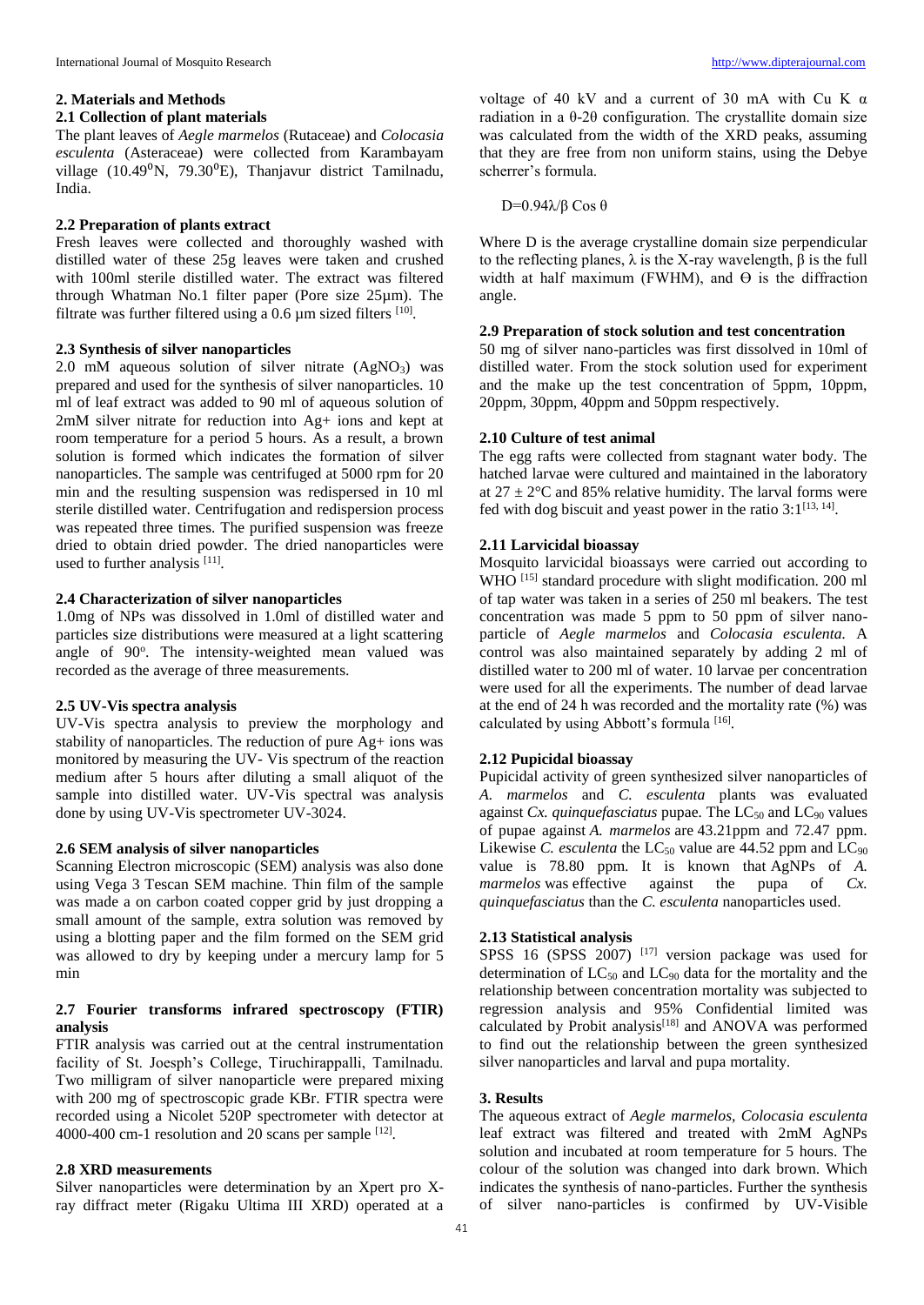absorption spectroscopy. The peak is seen at 434nm for *Aegle marmelos* and at 456nm for *Colocasia esculenta* [Figure 1, Figure 2]. FTIR of synthesized Ag nano-particles was observed at 3967, 3889, 3790, 3241, 2921, 1603, 1390, 1235, 1149, 1075, 1021, 833, 758, 570, 529 cm-1 for *Aegle marmelos* and 3911, 3962, 3776, 3260, 2923, 2285, 1593, 1383, 1032, 772, 615, 535 cm-1 for *Colocasia esculenta* [Figure 3, Figure 4]. In X-ray diffraction the characteristic the peak was exhibited between 20-80, where distinct diffraction peak at was obtained  $27^{\circ},32^{\circ}, 46^{\circ}, 54^{\circ}, 57^{\circ}, 67^{\circ}$  and  $76^{\circ}$ corresponding sets of lattice planes to (220),(122),(200),(331),(220) and (220) for *Aegle marmelos* and *Colocasia esculenta* peak at 27⁰, 29⁰, 32⁰, 46⁰, 54⁰, 57⁰, 64<sup>0</sup> and 76<sup>0</sup>, at 2 $\theta$  values indexed to (220),(111),(122), (200),(331), (241), (220) and (220) based silver nano particles (Figure 5, Figure 6) Scanning Electron Microscopic (SEM) image analysis showed a clear shape and size of the nanoparticles of AgNPs for *Aegle marmelos* (101.38nm, 92.17nm) and *Colocasia esculenta* (92.17nm, 82.95nm) [Figure 7, Figure 8].

The result of larvicidal bioassay of synthesized AgNPs against II, III, IV instars and pupa of *Culex quinquefasciatus* LC<sub>50</sub> and LC<sub>90</sub> given (Table. 1). The LC<sub>50</sub> and LC<sub>90</sub> of *Aegle marmelos* green synthesis of silver nanoparticles against *Culex quinquefasciatus* II, III, IV instars and pupa are 13.14ppm and 16.52ppm, 33.40ppm and 43.21ppm and 36.18ppm, 54.54ppm and 72.47ppm,71.98 respectively. For like likewise 9.64ppm and 13.88ppm, 32.69ppm, 44.52 and 28.89ppm, 48.44ppm and 77.22ppm, 78.80ppm for *Colocasia esculenta*. Control was no mortality.

From the present study it is inferred that II instar larvae are more susceptible to green synthesized silver nanoparticles (*P<*0.05). among the two plants, *C. esculenta* was effective than other green synthesized silver nanoparticles used. A two way analysis of variance was performed to find out the difference among the plant species and larval stages on mortality and the analysis indicate that there is a significant difference (*P<*0.05) existing between the larval mortality as a function of larval stages and green synthesized silver nanoparticles (Table.2).



**Fig 1:** UV-Vis absorption spectra of silver nano-particles synthesized by *Aegle marmelos* leaf extract



**Fig 2:** UV-Vis absorption spectra of silver nano-particles synthesized by *Colocasia esculenta* leaf extract



**Fig 3:** FTIR spectrum of silver nano-particles synthesized by *Aegle marmelos* leaf extract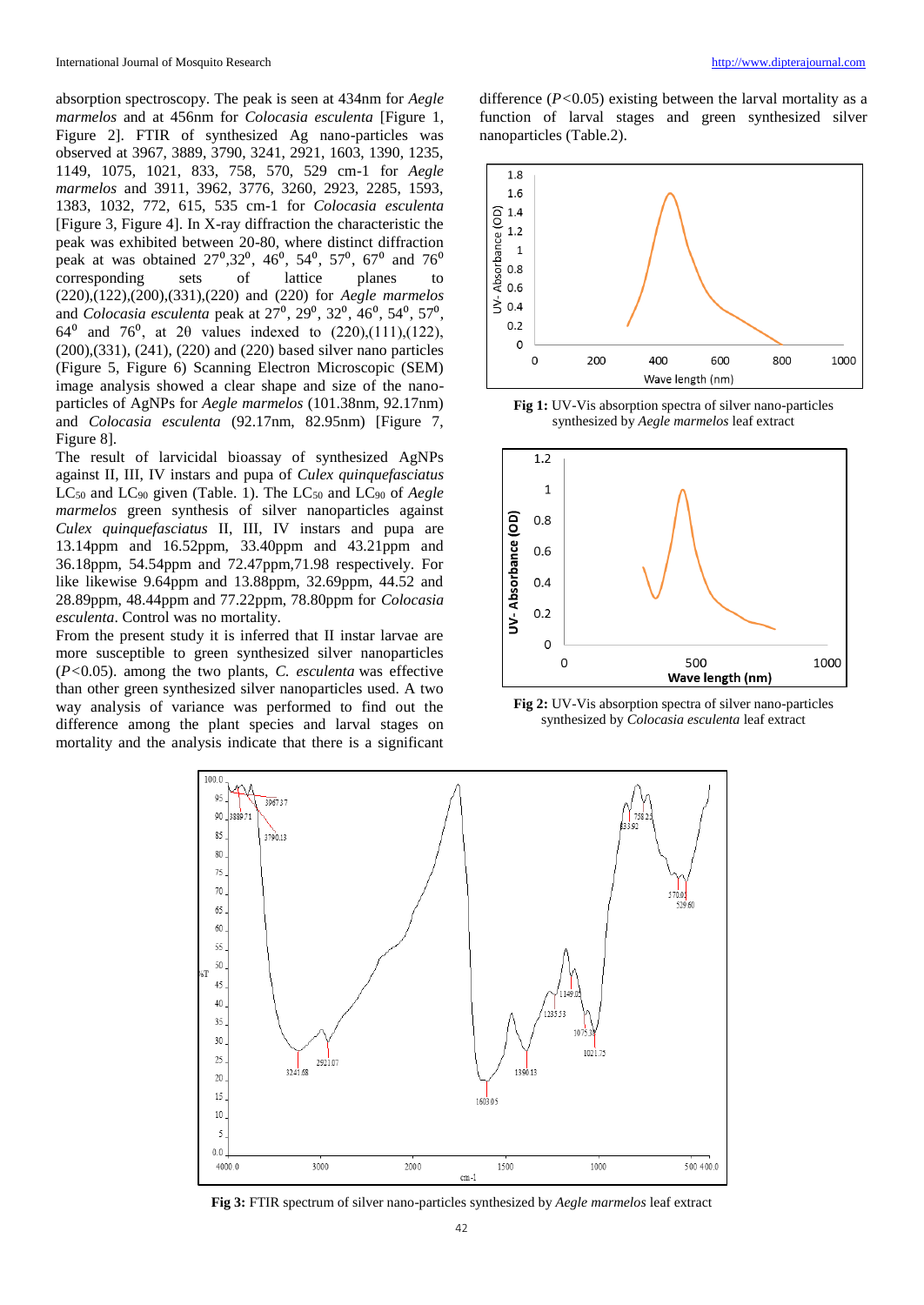

**Fig 4:** FTIR spectrum of silver nano-particles synthesized by *Colocasia esculenta* leaf extract



**Fig 5:** XRD analysis of silver nano-particles synthesized by *Aegle marmelos* leaf extract



**Fig 6:** XRD analysis of silver nano-particles synthesized by *Colocasia esculenta* leaf extract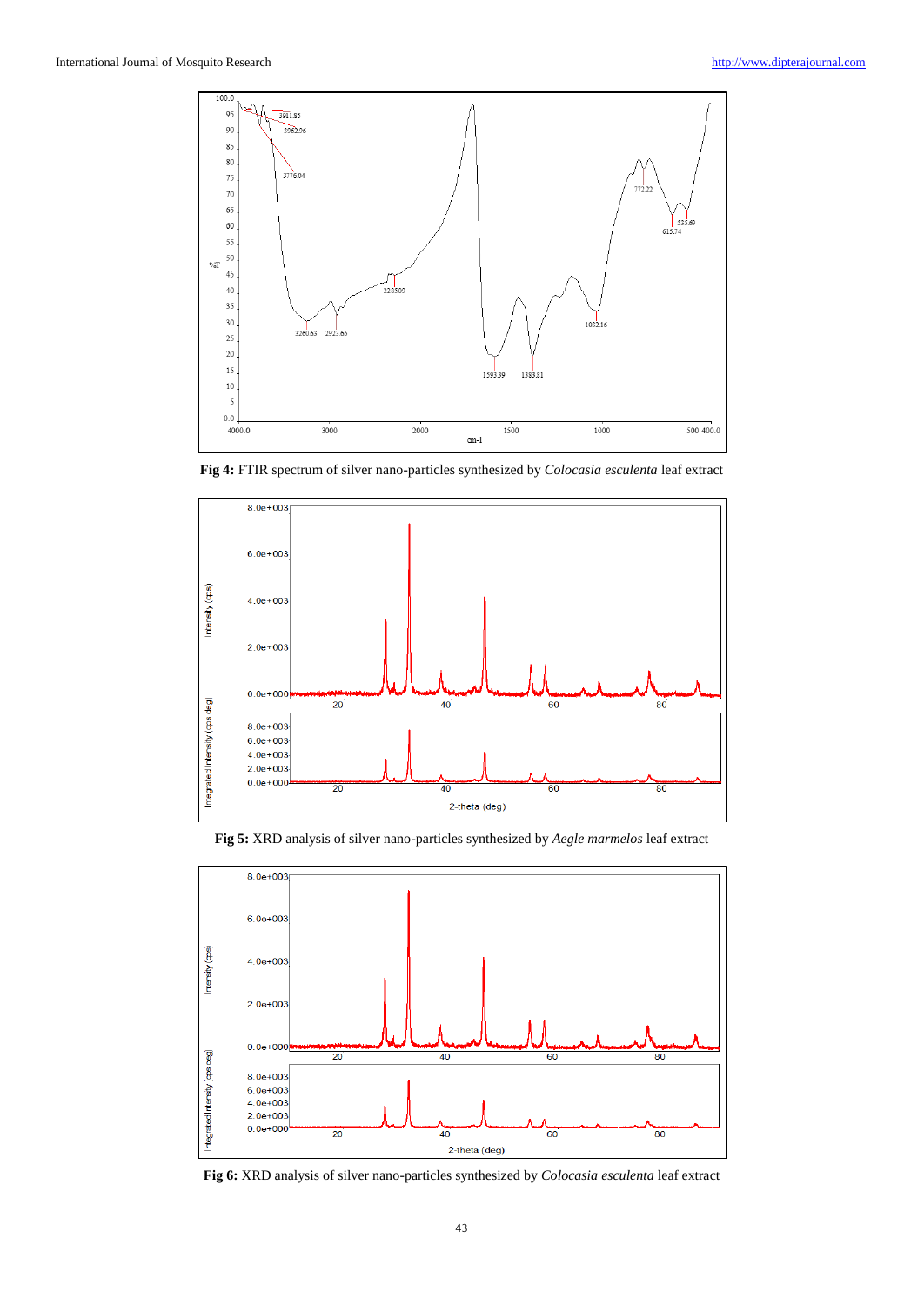

**Fig 7:** SEM image of silver nano-particles synthesized by *Aegle marmelos* leaf extract



**Fig 8:** SEM image of silver nano-particles synthesized by *Colocasia esculenta* leaf extract

Table 1: The LC<sub>50</sub> and LC<sub>90</sub> values of *Aegle marmelos, Coleus aromaticus* synthesis of silver nanoparticles against the II, III, IV instar and pupa of *Culex quinquefasciatus* under 24 h exposure.

| <b>Plant species</b> | <b>Larval stages</b> | $LC_{50}$ (ppm) (UCL-LCL) | $LC_{90}$ (ppm) (UCL-LCL) | $\gamma$ 2 | <b>Regression equation</b> |
|----------------------|----------------------|---------------------------|---------------------------|------------|----------------------------|
| Aegle marmelos       | II instar            | 13.14 (17.31-11.48)       | 36.18 (40.35-34.52)       | 1.005      | $Y = 1.78 + 0.18 X$        |
|                      | III instar           | $16.52(20.15-15.21)$      | 54.54 (58.16-53.22)       | .468       | $Y = 1.35 + 0.16 X$        |
|                      | IV instar            | $33.40(39.36 - 31.75)$    | 72.47 (78.44-70.82)       | 1.237      | $Y = -1.05 + 0.17 X$       |
|                      | Pupa                 | $43.21(52.83 - 41.27)$    | 71.98 (81.60-70.04)       | .520       | $Y = -1.26 + 0.11 X$       |
| Colocasia esculenta  | II instar            | $9.64(13.57 - 8.20)$      | 28.89 (32.52 - 27.45)     | 3.92       | $Y = 3.56 + 0.14 X$        |
|                      | III instar           | 13.88 (17.32-12.65)       | 48.44 (51.88-47.21)       | 1.383      | $Y = 2.19 + 0.15 X$        |
|                      | IV instar            | 32.69 (37.13-31.34)       | 77.22 (81.66-75.87)       | .270       | $Y = -1.02 + 0.17 X$       |
|                      | Pupa                 | 44.52 (53.29-42.96)       | 78.80 (87.56-77.24)       | .018       | $Y = -1.47 + 0.13 X$       |

**Table 2:** Two way ANOVA to test the validity if relationship in mortality (LC<sub>50</sub>) as a function of two plants green silver nanoparticles and larval and pupa

| <b>Source of variation</b>             | SS      | df |        | <b>P-Value</b> | F-crit |
|----------------------------------------|---------|----|--------|----------------|--------|
| Green synthesized silver nanoparticles | 3.836   |    | 3.83   | 1.67           | 0.2865 |
| Larval stages                          | 1397.63 |    | 465.87 | 203.04         | 0.0058 |
| Error                                  | 6.88    |    | 2.29   |                |        |
| Total                                  | 408.35  |    |        |                |        |

Significant at *P<*0.05 level

## **4. Discussion**

A comparative study on the larvicidal activity of *N. nucifera* leaf crude extract and silver nano-particles was performed against the malarial and filarial vectors. This study indicates that than crude extract the green synthesized of silver nanoparticle show high mortality against the malarial and filarial vectors [18]. Gnanadesigan *et al*. (2011) [20] reported that the control *Ae. aegypti*, *Cx. quinquefasciatus* larvae using

*R. mucronata* nanoparticles. These green synthesized nanoparticle are highly toxic to *Cx. quinquefasciatus* than *Ae. aegypti*. Biogenic nanoparticle synthesis using fungi and bacteria such as *A. bisporus, Penicilium spp, E.coli* and *Vibrio sp* were also attempted and the results indicate that *A. bisporus* synthesized nanoparticle is promising in controlling *Cx. Quinquefasciatus* [21]. Phyto synthesized nanoparticles using for *J.gossypifolia, E. tirucalli, P.tithymaloides* and